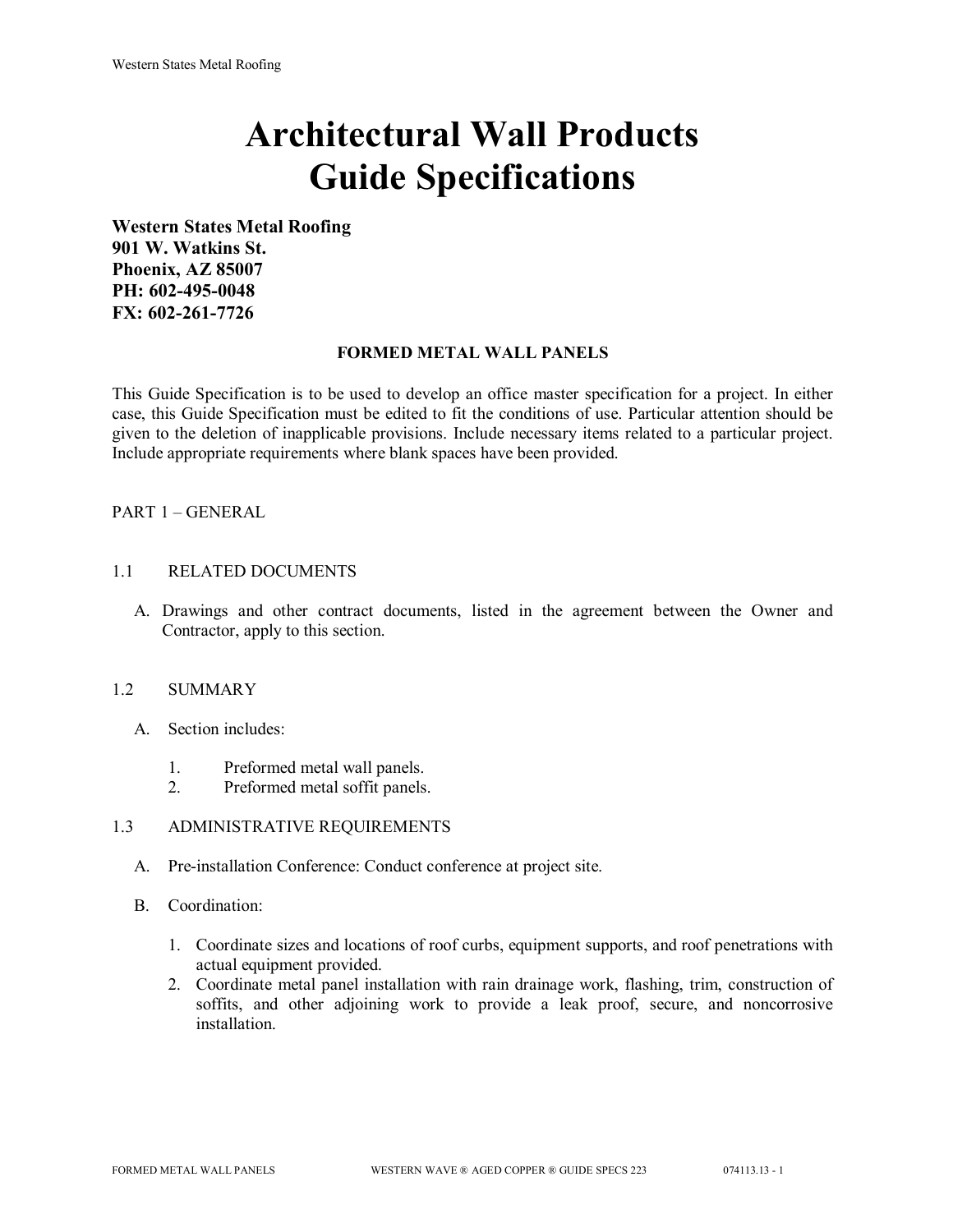## 1.4 SUBMITTALS

- A. Product Data:
	- 1. Include construction details, material descriptions, dimensions of individual components and profiles and finishes for each type of panel and accessory.
- B. Shop Drawings:
	- 1. Include fabrication and installation layouts of metal panels; details of edge conditions, joints, panel profiles, corners, anchorages, attachment system, trim, flashings, closures, accessories and special details.
	- 2. Accessories: Include details of the flashing, trim, and anchorage systems, at a scale of not less than 1-1/2 inches per 12 inches.
- C. Samples:
	- 1. Metal Panels: 12 inches long by actual panel width. Include fasteners, closures, and other metal panel accessories.
- D. Qualification Data: For Installer.
- E. Product Test Reports: For each product, for tests performed by a qualified testing agency.
- F. Filed quality control reports.
- G. Sample Warranties: For special warranties.
- 1.5 QUALITY ASSURANCE
	- A. Installer Qualifications: An entity that employs installers and supervisors who have a minimum of 3 years' experience in the installation of metal roof / wall panels.
	- B. Mockups: Build mockup; to verify selections made under sample submittals and to demonstrate aesthetic effects and set quality standards for fabrication and installation.
- 1.6 DELIVERY, STORAGE AND HANDLING
	- A. Deliver components, metal panels and other manufactured items so as not to be damaged or deformed. Package metal panels for protection during transportation and handling.
	- B. Store metal panels in a manner to prevent bending, warping, twisting and surface damage.
	- C. Stack metal panels horizontally on platforms or pallets, covered with suitable weather tight and ventilated covering. Store metal panels to ensure dryness with positive slope for drainage of water. Do not store metal panels in contact with other materials that might cause staining, denting or other surface damage.
	- D. Retain strippable protective covering on metal panels during installation.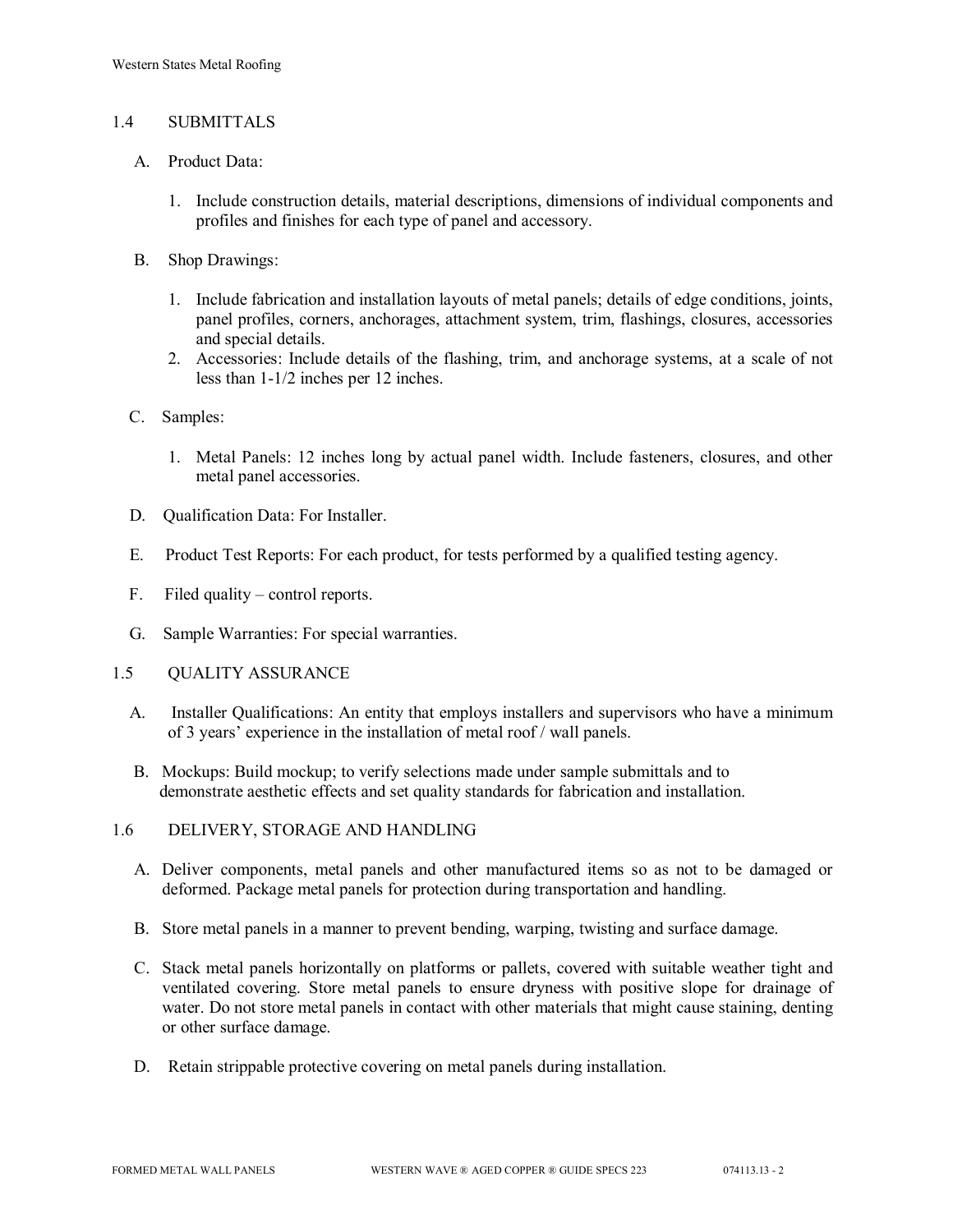## 1.7 FIELD CONDITIONS

A. Weather Limitations: Proceed with installation only when existing and forecasted weather conditions permit assembly of metal panels to be performed according to manufacturers' written instructions and warranty requirements.

## 1.8 WARRANTY

- A. MANUFACTURER'S PRODUCT WARRANTY
	- 1. Manufacturer's standard coating performance warranty, as available for specified installation and environmental conditions. (Contact a WSMR Representative to determine actual warranty criteria)

## B. CONTRACTORS WARRANTY

1. Warrant panels, flashings, sealants, fasteners, and accessories against defective materials and/ or workmanship, to remain watertight and weatherproof with normal usage for two (2) years following Project Substantial Completion date.

## PART 2 – PRODUCTS

## 2.1 MANUFACTURER

 A. Western States Decking, Inc., DBA - Western States Metal Roofing, 901 W. Watkins St., Phoenix, AZ 85007; Ph: (877) 787-5467, Fax: (602) 261-7726.

Email: [sales@metalforroofing.com](mailto:sales@metalforroofing.com) Website: www.metalforroofing.com

B. Substitutions: In accordance with contract documents.

#### 2.2 METAL WALL PANELS

- A. Western Wave ®; Tapered- Rib Profile, Concealed Fastener Metal Wall/Soffit Panels: Metal panel consisting of formed metal sheet with trapezoidal ribs with fastener leg for concealed attachment to wall framing or substrate.
	- 1. Panel Designation: Western Wave ® Panel
	- 2. Metallic- Coated Steel Sheet: Aluminum- zinc alloy- coated steel sheet minimum (Zincalume® or Galvalume®) complying with ASTM A 792/ A 792M, Class AZ50 coating designation; structural quality.
		- a. Nominal Thickness: [24 gauge]
		- b. Exterior Finish Available In: Aged Copper ®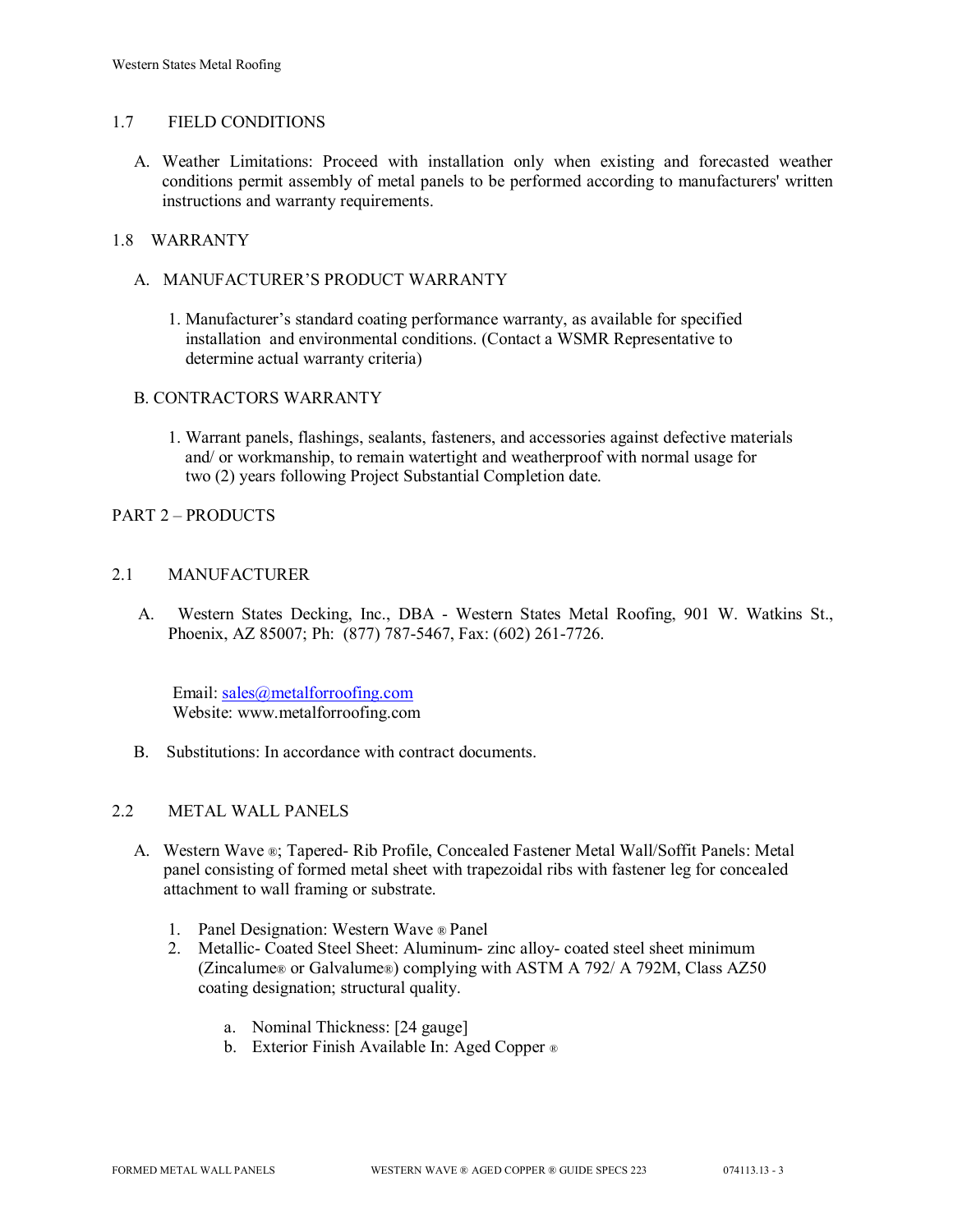- 3. Grade of Steel:
	- a. 24 Gauge Grade 50

4. Panel Width: [**16 inches**]

5. Panel Height: Nominal 7/8" inch

# 2.3 ACCESSORIES

- A. Self-Adhering, High- Temperature Underlayment: Provide self-adhering, cold applied, sheet underlayment, a minimum of 30 mils thick, specifically designed to withstand high metal temperatures beneath metal roofing. Provide primer when recommended by underlayment manufacturer.
	- 1. Thermal Stability: Stable after testing at 220 deg F; ASTM D 1970.
	- 2. Low- Temperature Flexibility: Passes after testing at minus 20 deg F; ASTM D 1970.
- B. Miscellaneous Metal Sub framing and Furring: ASTM C 645; cold formed, metallic- coated steel sheet, ASTM A 653/ A 653M, G90 coating designation or ASTM A 792/ A 792M, Class AZ55 aluminum- zinc alloy coating designation unless otherwise indicated. Provide manufacture's standard sections as required for support and alignment of metal panel system.
- C. Panel accessories: Provide components required for a complete, weather tight panel system including trim, clips, flashings, sealants, gaskets, fillers, closure strips, and similar items. Match material and finish of metal panels unless otherwise indicated.
	- 1. Closures: Provide closures at eaves and ridges, fabricated of same metal as metal panels.
	- 2. Backing Plates; Provide metal backing plates at panel end splices, fabricated from material recommended by manufacturer.
	- 3. Closure Strips: Closed-cell, expanded, cellular, rubber or cross linked, polyolefin-foam or closed-cell laminated polyethylene; minimum I -inch-thick, flexible closure strips; cut or pre-molded to match metal panel profile. Provide closure strips where indicated or necessary to ensure weather tight construction.
- D. Flashing and Trim: Provide flashing and trim formed from same material as metal panels as required to seal against weather and to provide finished appearance. Finish flashing and trim with same finish systems adjacent metal panels.
- E. Panel Fasteners: Self-tapping screws designed to withstand design loads. Provide EPDM or PVC sealing washers for exposed fasteners.
- F. Panel Sealants: Provide sealant type recommended by manufacturers that are compatible with panel materials, are non-staining and do not damage panel finish.
- G. Metal Protection: When dissimilar metals contact each other or corrosive substrates, protect against galvanic.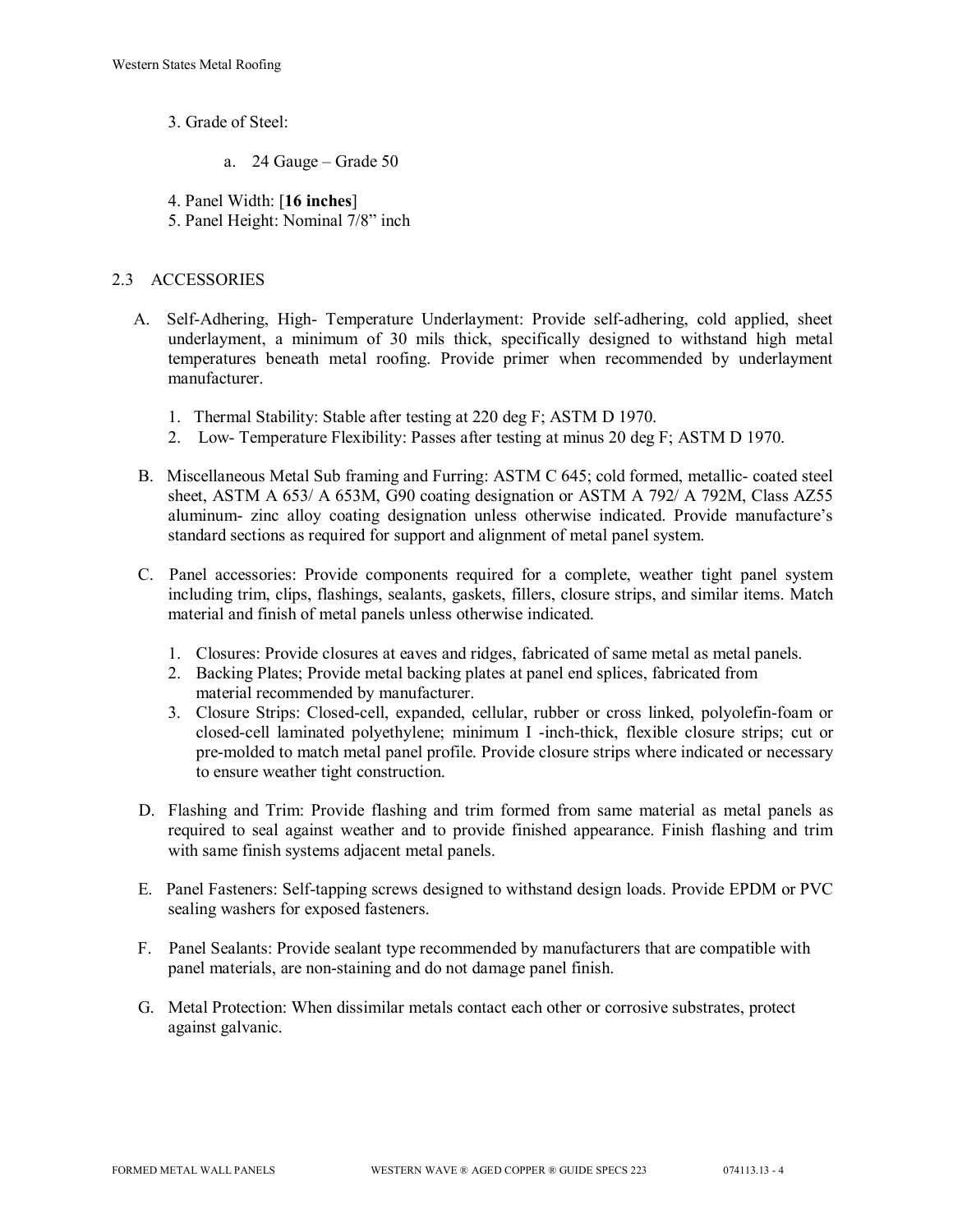## 2.4 FABRICATION

- A. General: Fabricate and finish metal panels and accessories at the factory, by manufacturers standard procedures and processes, as necessary to fulfill indicated performance requirements demonstrated by laboratory testing. Comply with indicated profiles and with dimensional and structural requirements.
- B. Provide panel profile, including major ribs and intermediate stiffening ribs, if any, for full length of panel.
- C. Sheet Metal Flashing and Trim: Fabricate flashing and trim to comply with manufacturer's recommendations and recommendation in SMACNA's "Architectural Sheet Metal Manual" that apply to design, dimensions, metal, and other characteristics of item indicated.

## 2.5 FINISHES

- A. Protect mechanical and painted finishes on exposed surfaces from damage by applying a strippable, temporary protective covering before shipping.
- B. Appearance of Finished Work: Variations in appearance of abutting or adjacent pieces are acceptable if they are within one- half of the range of approved Samples. Noticeable variations in same piece are unacceptable. Variations in appearance of other components are acceptable if they are within the range of approved Samples and are assembled or installed to minimize contrast.
- C. Steel Panels Finish:
	- 1. Exterior Finish: Sherwin- Williams Coil Coatings Fluropon® Effects Print LG: Polyvinylidine Fluoride, full 70 percent PVDF, substrate Galvalume, consisting of a bakedon 0.2 to 0.3 mil corrosion primer, and a baked on  $0.70 - 0.80$  mil Fluropon (70% PVDF) base coat, and a baked on  $0.15 - 0.25$  mil PVDF ink, and a  $0.4 - 0.5$  mil Fluropon (70%) PVDF) Clearcoat with a specular gloss of 8 to 15 when tested in accordance with ASTM D523 at 60 degrees.
	- 2. Interior Finish: Standard Polyester backer finish consisting of  $0.15 0.25$  primer coat and a  $0.30 - 0.40$  mil wash coat with a minimum total dryfilm thickness of  $0.45 - 0.65$  mil.

## PART 3- EXECUTION

#### 3.1 EXAMINATION

- A. Examine substrates, area, and conditions, with installer present, for compliance with requirements for installation tolerances, metal panel supports, and other conditions affecting performance of the work.
	- 1. Examine wall framing to verify that girths, angles, channels, studs, and other structural panel support members and anchorage have been installed within alignment tolerance required by metal wall panel manufacturer.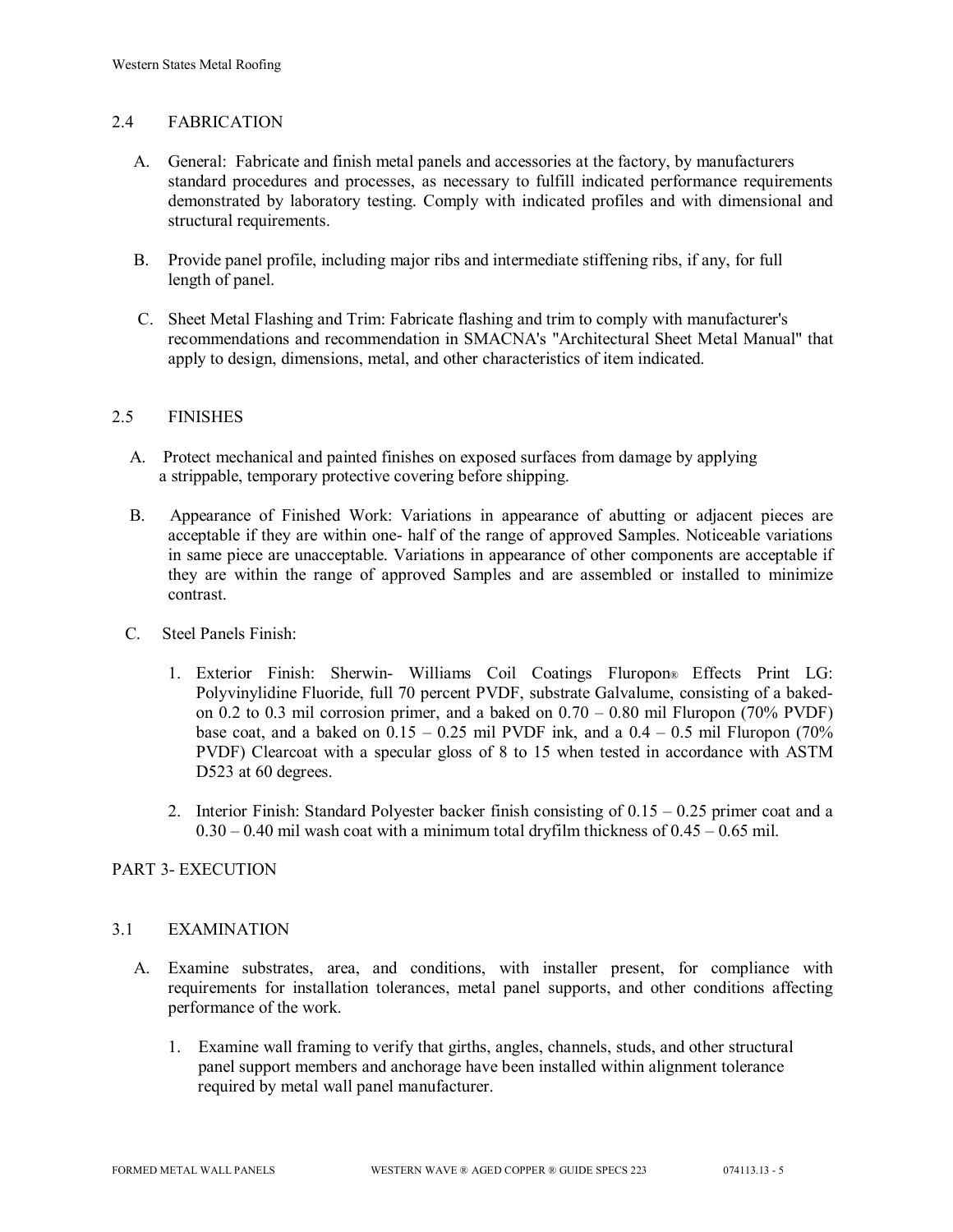- 2. Examine solid roof sheathing to verify that sheathing joints are supported by framing or blocking and that installation is within flatness tolerances required by metal roof panel manufacture.
	- a. Verify that air or water-resistive barriers have been installed over sheathing or backing substrate to prevent air infiltration or water penetration.
- B. Examine roughing-in for components and systems penetrating metal panels to verify actual locations of penetrations relative to seam locations of metal panels before installation.
- C. Proceed with installation only after unsatisfactory conditions have been corrected.

# 3.2 PREPARATION

 A. Miscellaneous Supports; Install sub framing, furring and other miscellaneous panel support members and anchorage according to ASTM C 754 and metal panel manufacturer's written recommendations.

# 3.3 UNDERLAYMENT INSTALLATION

- A. Self- Adhering Sheet Underlayment: Apply primer if required by manufacturer. Comply with temperature restrictions of underlayment manufacturer for installation. Apply at locations indicated on Drawings, wrinkle free, in shingle fashion to shed water, and with end laps of not less than 6 inches staggered 24 inches between courses. Overlap side edges not less than 3- ½ inches. Roll laps with roller. Cover underlayment within 14 days.
- B. Felt Underlayment: Apply at locations indicated [below] [on drawings], in shingle fashion to shed water. And with lapped joints of not less than 2 inches.
	- 1. Apply over the entire roof surface.
	- 2. Apply on roof not covered by self- adhering sheet underlayment. Lap over edges of self adhering sheet underlayment not less than 3 inches, in shingle fashion to shed water.
- C. Slip Sheet: Apply slip sheet over underlayment before installing metal roof panels.
- D. Flashings: Install flashings to cover underlayment to comply with requirements specified in Section 076200 "Sheet Metal Flashing and Trim."

# 3.4 METAL PANEL INSTALLATION

- A. General: Install metal panels according to manufacturer's written instructions in orientation, sizes, and locations indicated. Install panels perpendicular to supports unless otherwise indicated. Anchor metal panels and other components of the work securely in place, with provisions for thermal and structural movement.
	- 1. Shim or otherwise plumb substrates receiving metal panels.
	- 2. Flash and seal metal panels at perimeter of all openings. Fasten with self-tapping screws. do not begin installation until air or water- resistive barriers and flashings that are concealed by metal panels are installed.
	- 3. Install screw fasteners in predrilled holes.
	- 4. Locate and space fastenings in uniform vertical and horizontal alignment.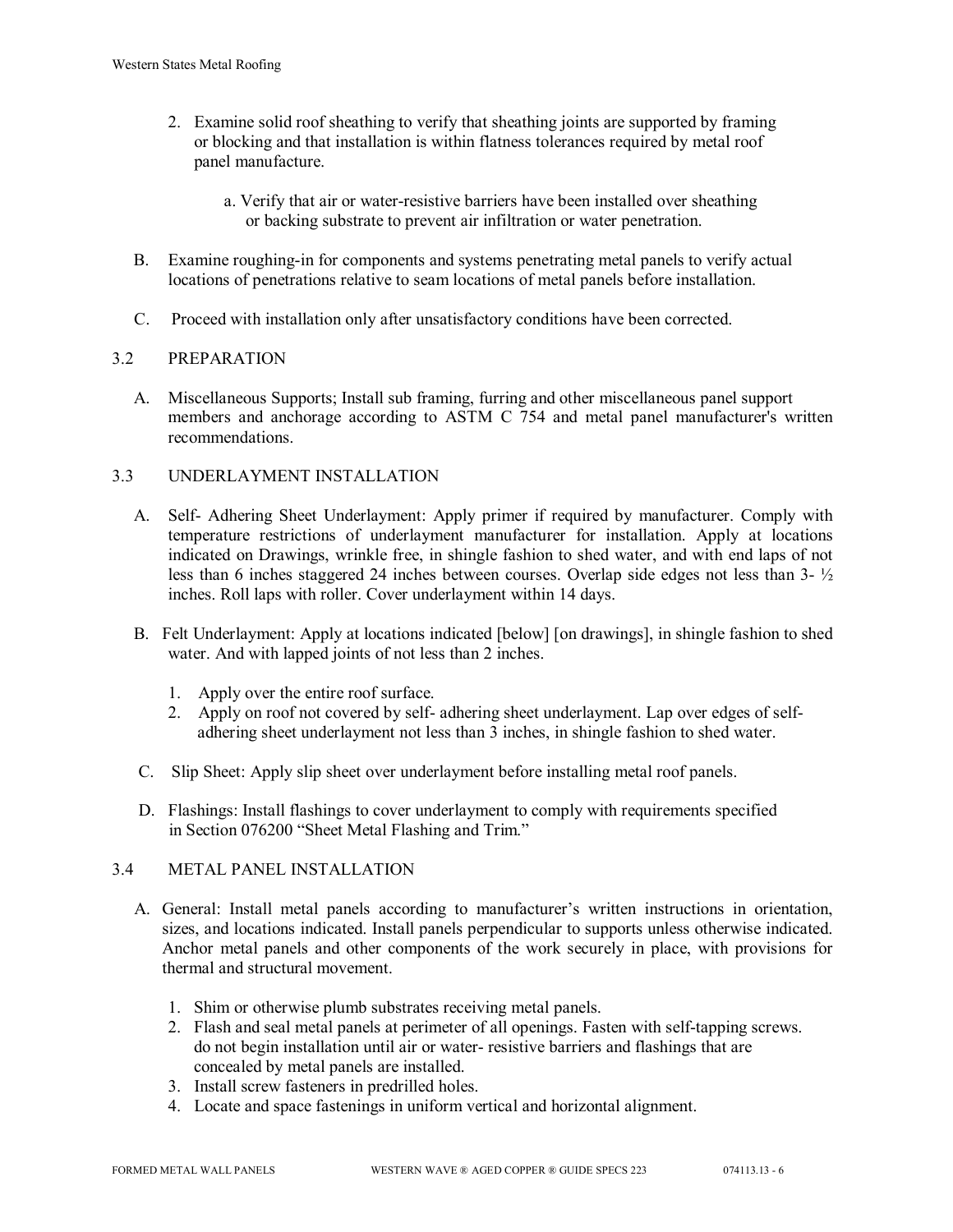- 5. Install flashing and trim as metal panel work proceeds.
- 6. Locate panel splices over, but not attached to, structural supports. Stagger panel splices and end laps to avoid a four – panel lap splice condition.
- 7. Align bottoms of metal panels and fasten with blind rivets, bolts, or self- tapping screws. Fasten flashings and trim around openings and similar elements with self-tapping screws.
- 8. Provide weather tight escutcheons for pipe—and conduit- penetrating panels.

## B. Fasteners:

- 1. Steel Panels: Use galvanized steel fasteners.
- C. Metal Protection: When dissimilar metals contact each other or corrosive substrates, protect against galvanic action.
- D. Lap-Seam Metal Panels: Fasten metal panels to supports with fasteners at each lapped joint at location and spacing recommended by manufacturer.
	- 1. Lap ribbed or fluted sheets one full rib. Apply panels and associated items true to line for neat and weather tight enclosure.
	- 2. Provide metal backed washers under heads of exposed fasteners bearing on weather side of metal panels.
	- 3. Locate and space exposed fasteners in uniform vertical and horizontal alignment. Use proper tools to obtain controlled uniform compression for positive seal without rupture of washer.
	- 4. Install screw fasteners with power tools having controlled torque adjusted to compress Washer tightly without damage to washer, screw threads or panels. Install screws in predrilled holes.
	- 5. Flash and seal pans with weather closures at perimeter of all openings.
- E. Accessory Installation: install accessories with positive anchorage to building and weather tight Mounting, and provide for thermal expansion. Coordinate installation with flashings and other components.
	- 1. Install components, required for a complete metal panel system including trim, copings, corners, seam covers, flashings, sealants, gaskets, fillers, closure strips and similar items. Provide types indicated by metal wall panel manufacturer; or, if not indicated, provide types recommended by metal panel manufacturer.
- F. Flashing and Trim: Comply with performance requirements manufacturer's written installation instructions, and SMACNA's "Architectural Sheet Metal Manual." Provide concealed fasteners where possible, and set units true to line and level. Install work with laps, joints and seams that are permanently watertight.
	- 1. Install exposed flashing and trim that is without buckling and tool marks, and that is true to line and levels indicated, with exposed edges folded back to form hems. Install sheet metal flashing and trim to fit substrates and achieve waterproof performance.
	- 2. Expansion Provisions: Provide for thermal expansion of exposed flashing and trim. Space movement joint at a maximum of 10 feet with no joints allowed within 24 inches of corner or intersection. Where lapped expansion provisions cannot be used or would not be sufficiently waterproof, form expansion joints of intermeshing hooked flanges, not less than 1 inch deep, filled with mastic sealant (concealed within joints).